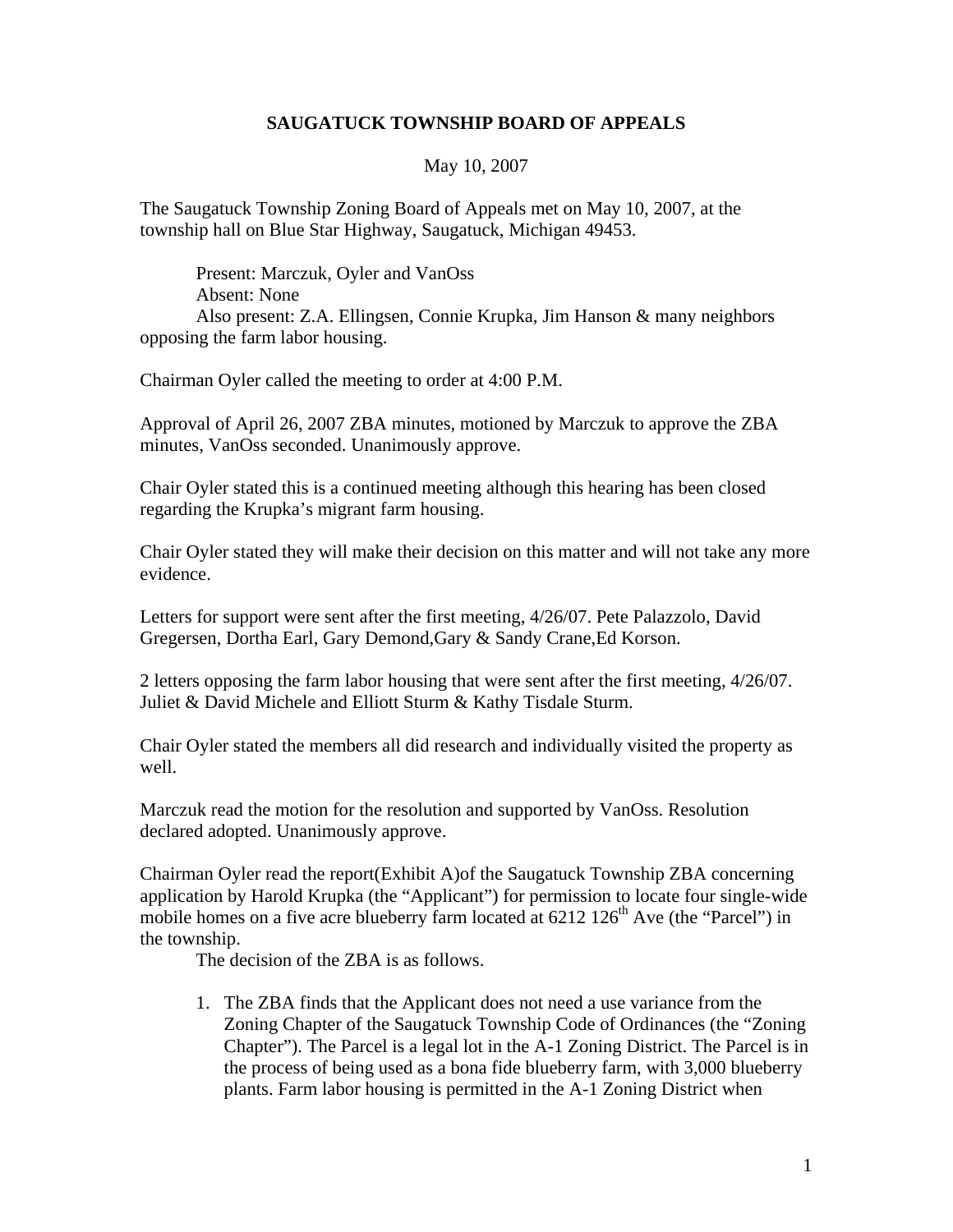located on a farm as defined in the Zoning Chapter. Therefore, the ZBA finds that no use variance is necessary for the Applicant to place the four singlewide mobile homes on the Parcel.

- 2. The ZBA further finds that the Zoning Chapter does not contain any specific standards pertaining to farm labor housing.
- 3. The ZBA further finds that Section 40-659 of the Zoning Chapter sets forth the requirements for single-family dwellings. The ZBA finds that it would not be reasonable to apply the requirements of Section 40-659 to farm labor housing.
- 4. Based on its interpretation of the Zoning Chapter, specifically that farm labor housing is allowed on a farm in the A-1 Zoning District, that there are no specific requirements in the Zoning Chapter for farm labor housing, and that it would be unreasonable for the Township to apply the requirements of single family dwellings to farm labor housing, the ZBA finds that the Applicant may locate the four single-wide mobile homes on the Parcel, subject to the following conditions.
	- a. The Applicant must comply with the representations made in the March 31, 2007 letter from the Applicant in support of this application, and with the drawing submitted by the Applicant.
	- b. The Applicant must comply with all applicable Federal, State, County and Township laws and ordinances.
	- c. The minimum setback from  $126<sup>th</sup>$  Avenue shall be 160 ft, and the minimum setback from  $62<sup>nd</sup>$  Street shall be 80 feet.
	- d. No more than four 12 feet by 60 feet mobile homes may be located on the Parcel, pursuant to this application.
	- e. For screening along the southern boundary of the Parcel, the Applicant shall plant fast growing hedges with trees directly behind them (i.e., to the north). The Applicant shall provide the Township's Zoning Administrator with detailed information about the hedges and the trees to be planted, their location and their number. If the Zoning Administrator is not satisfied with the detailed information from the Applicant, the Zoning Administrator may refer that detailed information to the ZBA for further review.
	- f. The ZBA notes that a 60 feet by 40 feet storage building will remain on the Parcel. The Applicant and the occupants of the Parcel may not have any outside storage.
	- g. This application shall be reviewed by the Saugatuck Township Fire Department. The four mobile homes in question may be located on the Parcel only after the Fire Department has granted its approval concerning the location of the mobile homes, their separation from each other, adequate access for Fire Department equipment to the mobile homes (which adequate access shall include at least a 20 feet wide cleared and adequately maintained driveway to all of the mobile homes on the Parcel), and such other factors as the Fire Department deems appropriate. If the Fire Department is not